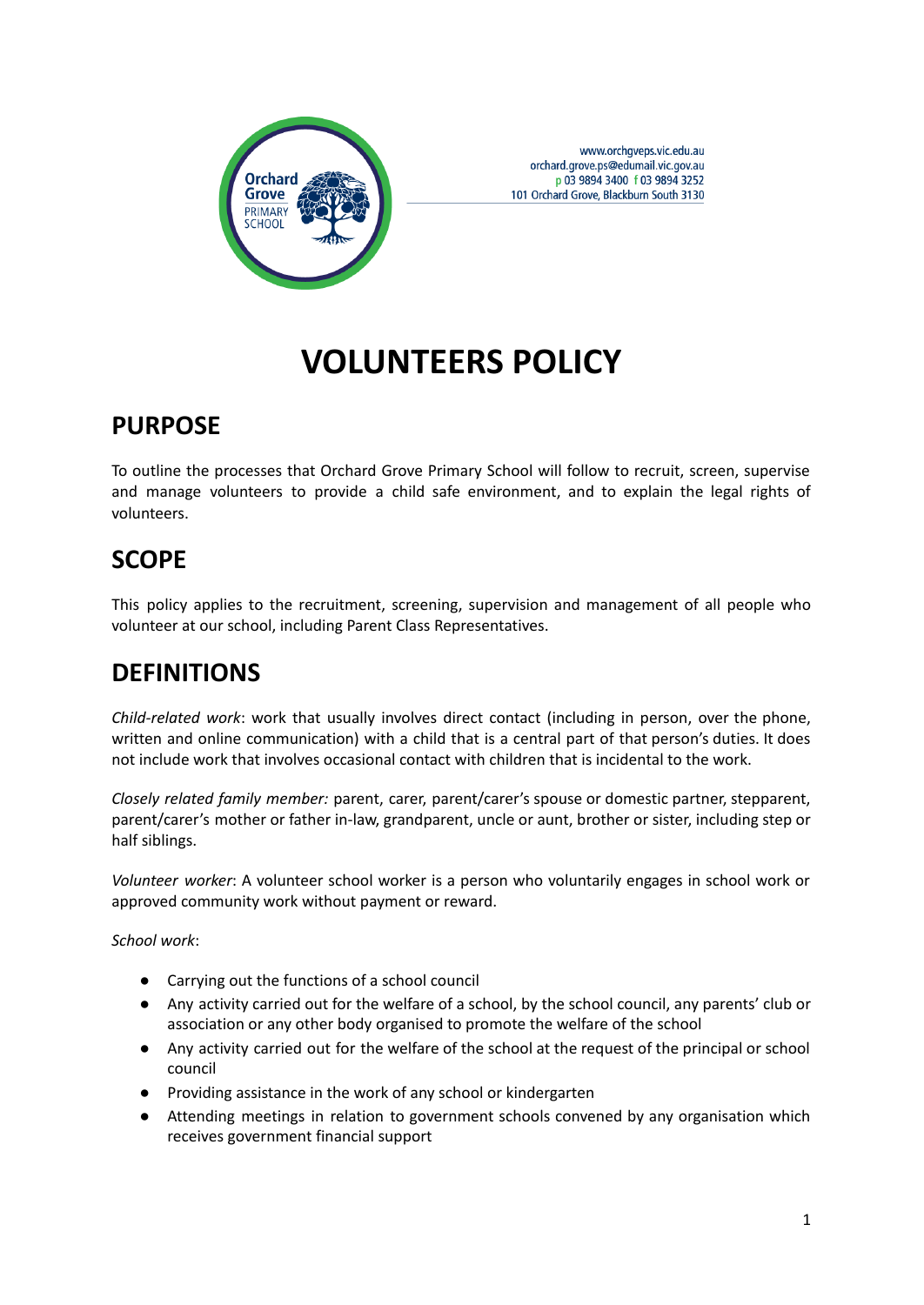This is a broad definition and means that volunteers who participate in school community activities, such as fundraising and assisting with excursions, are legally protected (i.e. indemnified) from action by others in the event of an injury or accident whilst they are performing volunteer school work in good faith.

# **POLICY**

Orchard Grove Primary School is committed to implementing and following practices which protect the safety and wellbeing of children and our staff and volunteers. Orchard Grove Primary School recognises the valuable contribution that volunteers provide to our school community and the work that we do.

The procedures set out below are designed to ensure that Orchard Grove Primary School's volunteers are suitable to work with children and are well-placed to make a positive contribution to our school community.

### **Becoming a Volunteer**

Members of our school community who would like to volunteer are encouraged to contact their child's teacher or telephone the school directly on 9894 3400 to speak to the most appropriate person.

### **COVID-19 Vaccination Information**

Our school follows Department of Education and Training policy with respect to the requirements relating to attendance on school sites and COVID-19 vaccinations.

For further information, refer to:

· COVID-19 [Vaccinations](https://www2.education.vic.gov.au/pal/covid-19-vaccinations-visitors-volunteers/policy) – Visitors and Volunteers on School Sites

### **Suitability Checks including Working with Children Checks**

All volunteers need to have a current Working With Children Check (WWC) (*Working With Children Act 2005* Vic) and to have attended an Orchard Grove Primary School Volunteers' Induction Course.

#### *Working with students*

Orchard Grove Primary School values the many volunteers that assist in our classrooms/with sports events/camps/excursions/school concerts/other events and programs. To ensure that we are meeting our legal obligations under the *Working With Children Act 2005* (Vic) and the Child Safe Standards, Orchard Grove Primary School is required to undertake suitability checks which in most cases will involve asking for evidence of a Working with Children (WWC) Clearance. Additional suitability checks may also be required depending on the volunteer role, such as reference, proof of identity, qualification and work history involving children checks.

Considering our legal obligations, and our commitment to ensuring that Orchard Grove Primary School is a child safe environment, we will require volunteers to obtain a WWC Check and produce their valid card to the office for verification in the following circumstances: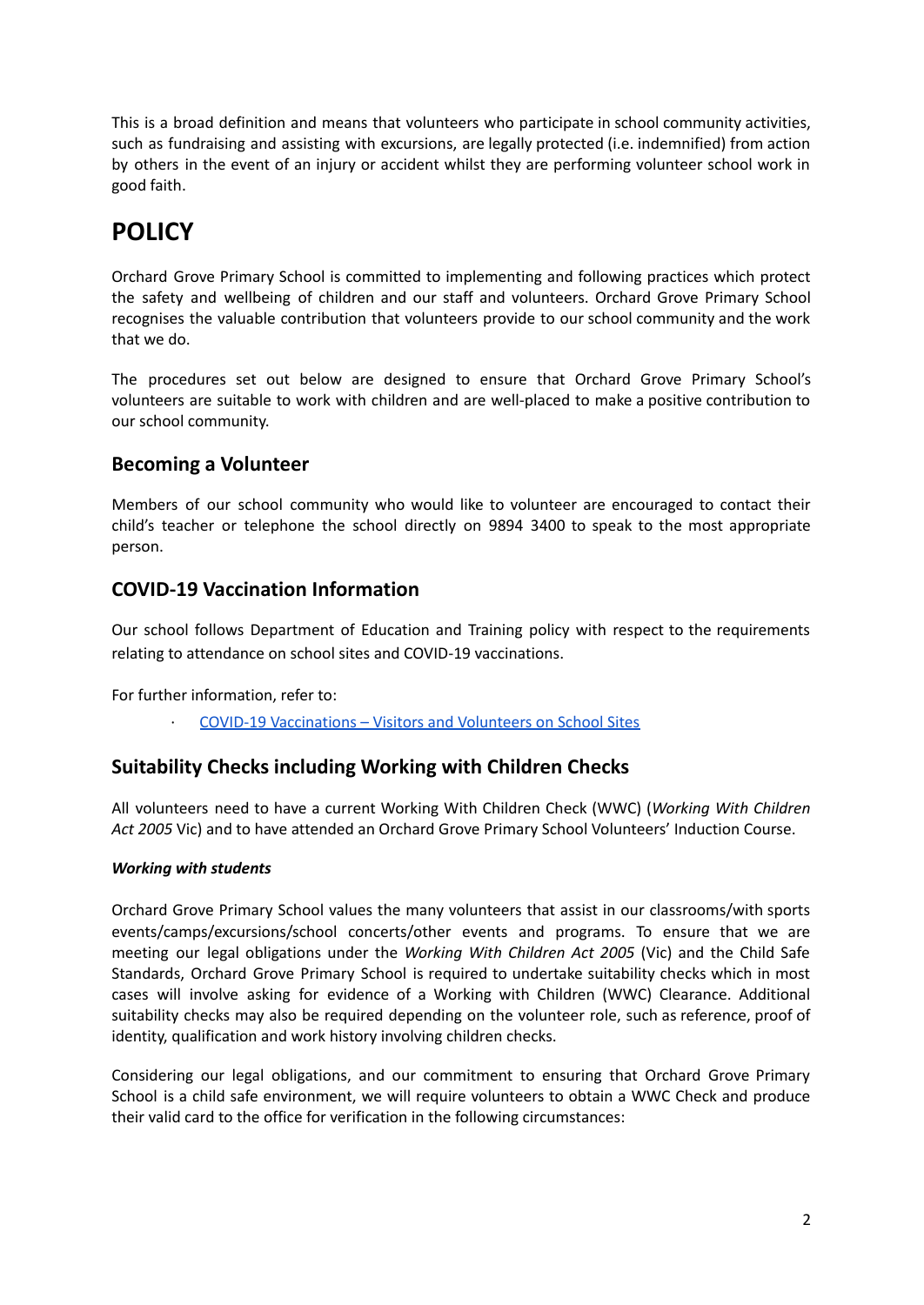- **Volunteers who are not parent/family members** of any student at the school are required to have a WWC Check if they are engaged in child-related work regardless of whether they are being supervised.
- **Parent/family volunteers** who are assisting with any classroom or school activities involving direct contact with children in circumstances where the volunteer's child is **not** participating, or does not ordinarily participate in, the activity.
- **Parent/family volunteers** who assist with excursions (including swimming), camps and similar events, regardless of whether their own child is participating or not.
- **Parent/family volunteers** who regularly assist in school activities, regardless of whether their own child is participating or not
- **Parent/community School Council members** sitting on School Council with student School Council members, regardless of whether their own child is a student member or not

In addition, depending on the nature of the volunteer work, our school may ask the volunteer to provide other suitability checks at its discretion (for example, references, work history involving children and/or qualifications). Proof of identity may also be required in some circumstances.

#### *Non child-related work*

On some occasions, parents and other members of the school community may volunteer to do work that is not child-related. This includes, working bees, maintenance, school council, participating in sub-committees of school council, fete coordination, other fundraising groups that meet in the evenings during which children will not be, or would not reasonably be expected to be, present.

Volunteers for this type of work are not required to have WWC Clearances or other suitability checks as they are not engaged in child-related work and children are not generally present during these activities. However, Orchard Grove Primary School reserves the right to undertake suitability checks, including requiring proof of identity and WWC Clearance, at its discretion if considered necessary for any particular activities or circumstances.

#### *Training and induction*

Under the Child Safe Standards volunteers must have an appropriate induction and training in child safety and wellbeing.

To support us to maintain a child safe environment, before engaging in any work where children are present or reasonable likely to be present, volunteers must familiarise themselves with the policies, procedures and code of conduct and ensure the actions and requirements in these documents are followed when volunteering for our school.

Depending on the nature and responsibilities of their role, Orchard Grove Primary School may also require volunteers to complete additional child safety training.

#### *Management and Supervision*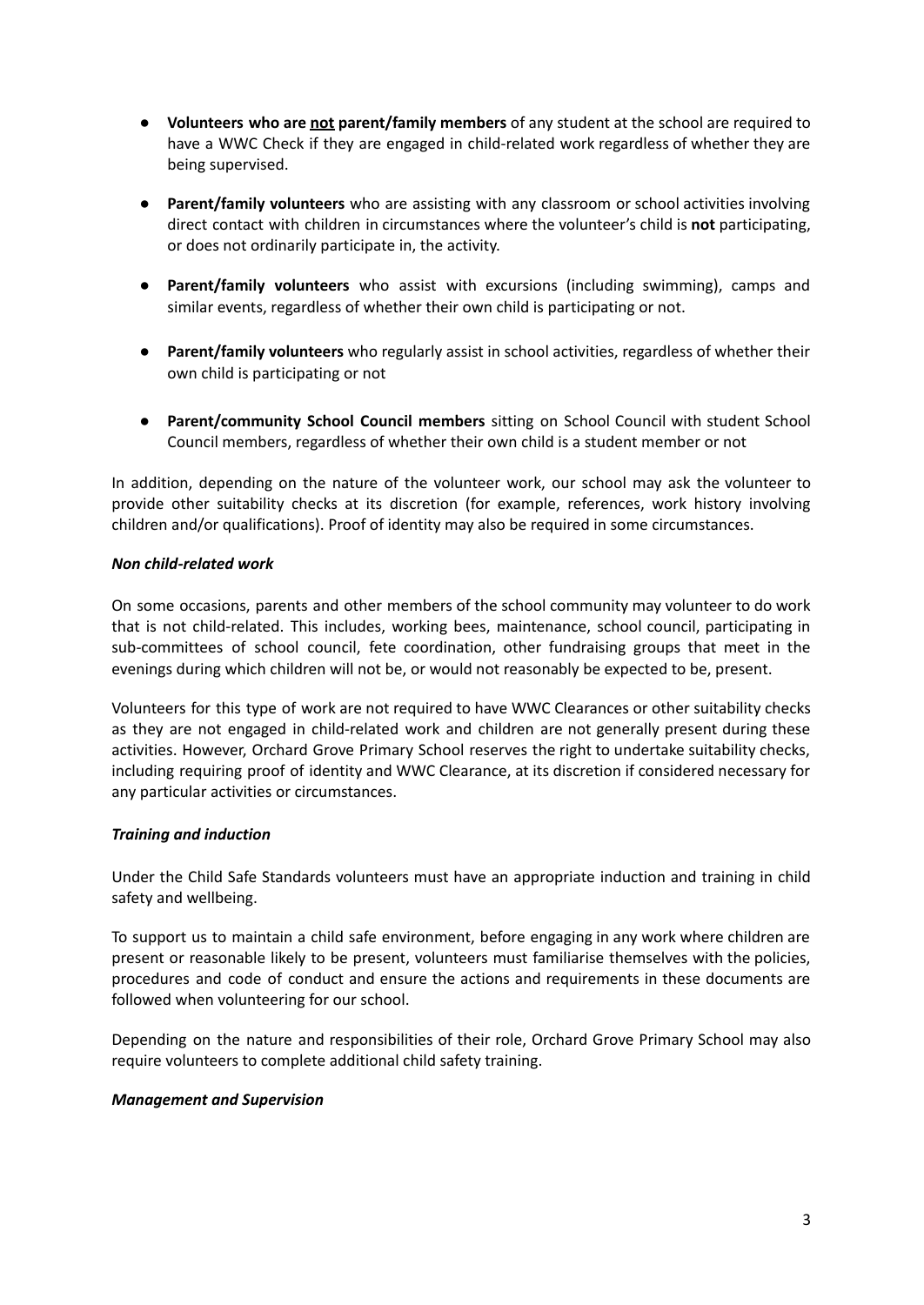Volunteer workers will be expected to comply with any reasonable direction of the principal (or their nominee). This will include the requirement to follow our school's policies, including, but not limited to our Child Safe Policy , our Child Safety Code of Conduct, Student Engagement and Wellbeing Policy, Duty of Care Policy and our Statement of Values and School Philosophy.

Volunteer workers will also be expected to act consistently with Department of Education and Training policies, to the extent that they apply to volunteer workers, including the Department's policies relating to Equal Opportunity and Anti-Discrimination, Sexual Harassment and Workplace Bullying.

Orchard Grove Primary School will provide any appropriate induction and/or training for all volunteer workers. The principal (or their nominee) will determine what induction and/or training is necessary depending on what type of work the volunteer will be engaged in.

All volunteers will be provided induction in relation to Orchard Grove Primary School's child safety practices, including reporting obligations and procedures. Our school has a Child Safety Reporting Obligations Policy which all staff and volunteers should be aware of.

The principal has the discretion to make a decision about the ongoing suitability of a volunteer worker and may determine at any time whether or not a person is suitable to volunteer at Orchard Grove Primary School.

#### **Privacy and information-sharing**

Volunteers must ensure that any student information they become aware of because of their volunteer work is managed sensitively and in accordance with the [Schools'](https://www.education.vic.gov.au/Pages/schoolsprivacypolicy.aspx) Privacy Policy and the Department's policy on Privacy and [Information](https://www2.education.vic.gov.au/pal/privacy-information-sharing/policy) Sharing.

Under these policies, student information can and should be shared with relevant school staff to:

- support the student's education, wellbeing and health;
- reduce the risk of reasonably foreseeable harm to the student, other students, staff or visitors;
- make reasonable adjustments to accommodate the student's disability; or
- provide a safe and secure workplace.

Volunteers must immediately report any child safety concerns that they become aware of to a member of staff to ensure appropriate action. There are some circumstances where volunteers may also be obliged to disclose information to authorities outside of the school such as to Victoria Police. For further information on child safety responding and reporting obligations refer to: *Child Safety Responding and Reporting Obligations (including Mandatory Reporting) Policy and Procedures.*

#### **Records management**

While it is unlikely volunteers will be responsible for any school records during their volunteer work, any school records that volunteers are responsible for must be provided to the Principal to ensure they are managed in accordance with the Department's policy: Records [Management](https://www2.education.vic.gov.au/pal/records-management/policy) – Schools.

#### **Compensation**

*Personal injury*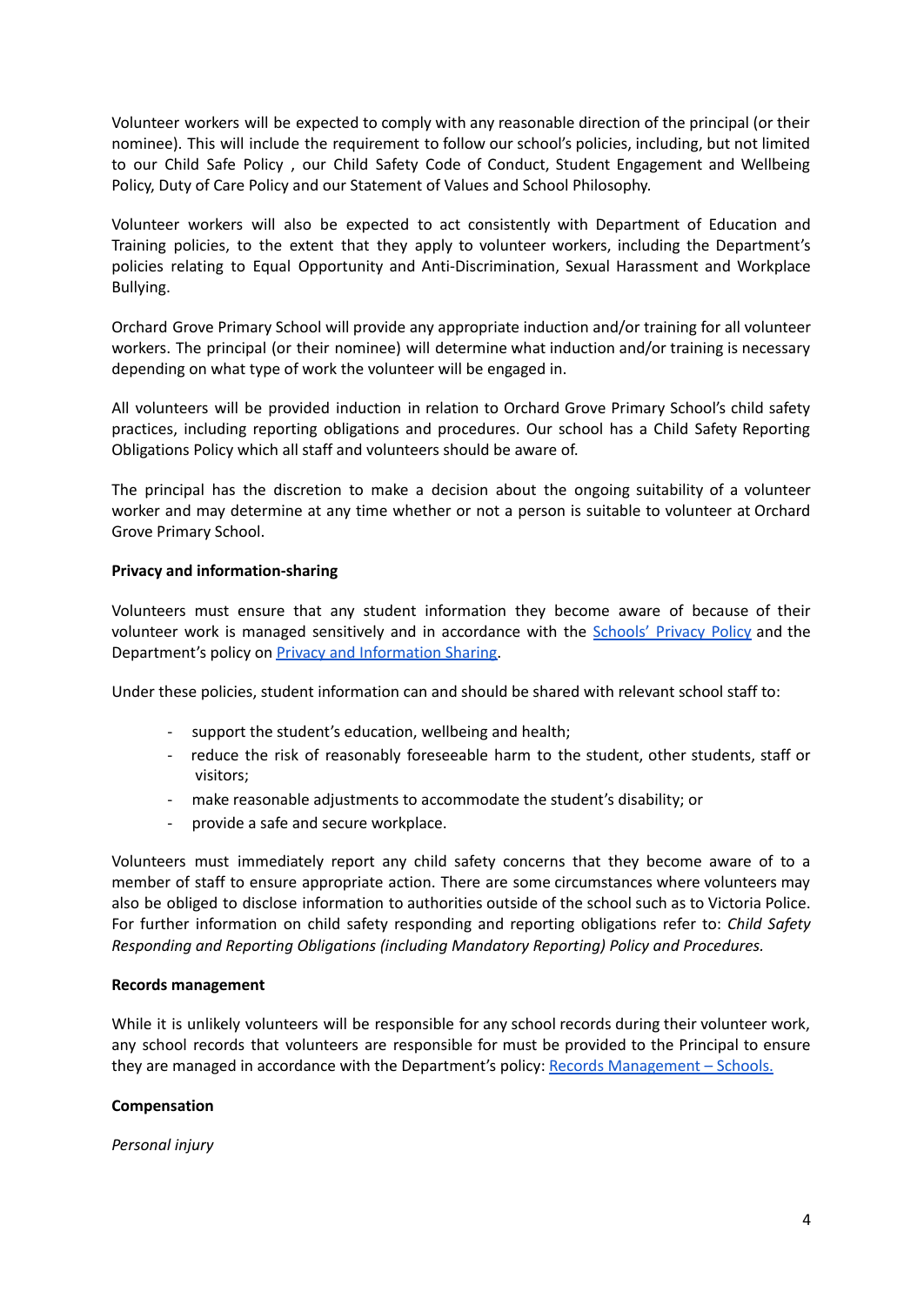Volunteer workers are covered by the Department of Education and Training's Workers Compensation Policy if they suffer personal injury in the course of engaging in school work.

#### *Property damage*

If a volunteer worker suffers damage to their property in the course of carrying out school work, the Minister (or delegate) may authorise such compensation as they consider reasonable in the circumstances. Claims of this nature should be directed to the principal who will direct them to the Department's Legal Division.

#### *Public liability insurance*

The Department of Education and Training's public liability insurance policy applies when a volunteer worker engaged in school work is legally liable for:

- a claim for bodily injury to a third party
- *●* damage to or the destruction of a third party's property.

### **COMMUNICATION**

This policy will be communicated to our school community in the following ways:

- Available publicly on our school's website
- Included in induction processes for relevant staff
- Included in parent induction sessions
- Made available in hard copy from school administration upon request

### **FURTHER INFORMATION AND RESOURCES**

Orchard Grove Primary School policies and resources relevant to this policy include:

- Statement of Values and School Philosophy
- Visitors Policy
- Child Safety and Wellbeing Policy
- Child Safety Code of Conduct
- Child Safety Responding and Reporting Obligations Policy and Procedures
- Inclusion and Diversity Policy

#### Department policies:

- · Equal Opportunity and [Anti-Discrimination](https://www2.education.vic.gov.au/pal/equal-opportunity/policy-and-guidelines)
- · Child Safe [Standards](https://www2.education.vic.gov.au/pal/child-safe-standards/policy)
- Privacy and [Information](https://www2.education.vic.gov.au/pal/privacy-information-sharing/policy) Sharing
- Records [Management](https://www2.education.vic.gov.au/pal/records-management/policy) School Records
- Sexual [Harassment](https://www2.education.vic.gov.au/pal/sexual-harassment/policy-and-guidelines)
- · [Volunteers](https://www2.education.vic.gov.au/pal/volunteers/policy) in Schools
- · Volunteer OHS [Management](https://www2.education.vic.gov.au/pal/volunteer-ohs-management/policy)
- · Working with Children and Other Suitability Checks for School [Volunteers](https://www2.education.vic.gov.au/pal/suitability-checks/policy) and Visitors
- · [Workplace](https://www2.education.vic.gov.au/pal/workplace-bullying/policy) Bullying